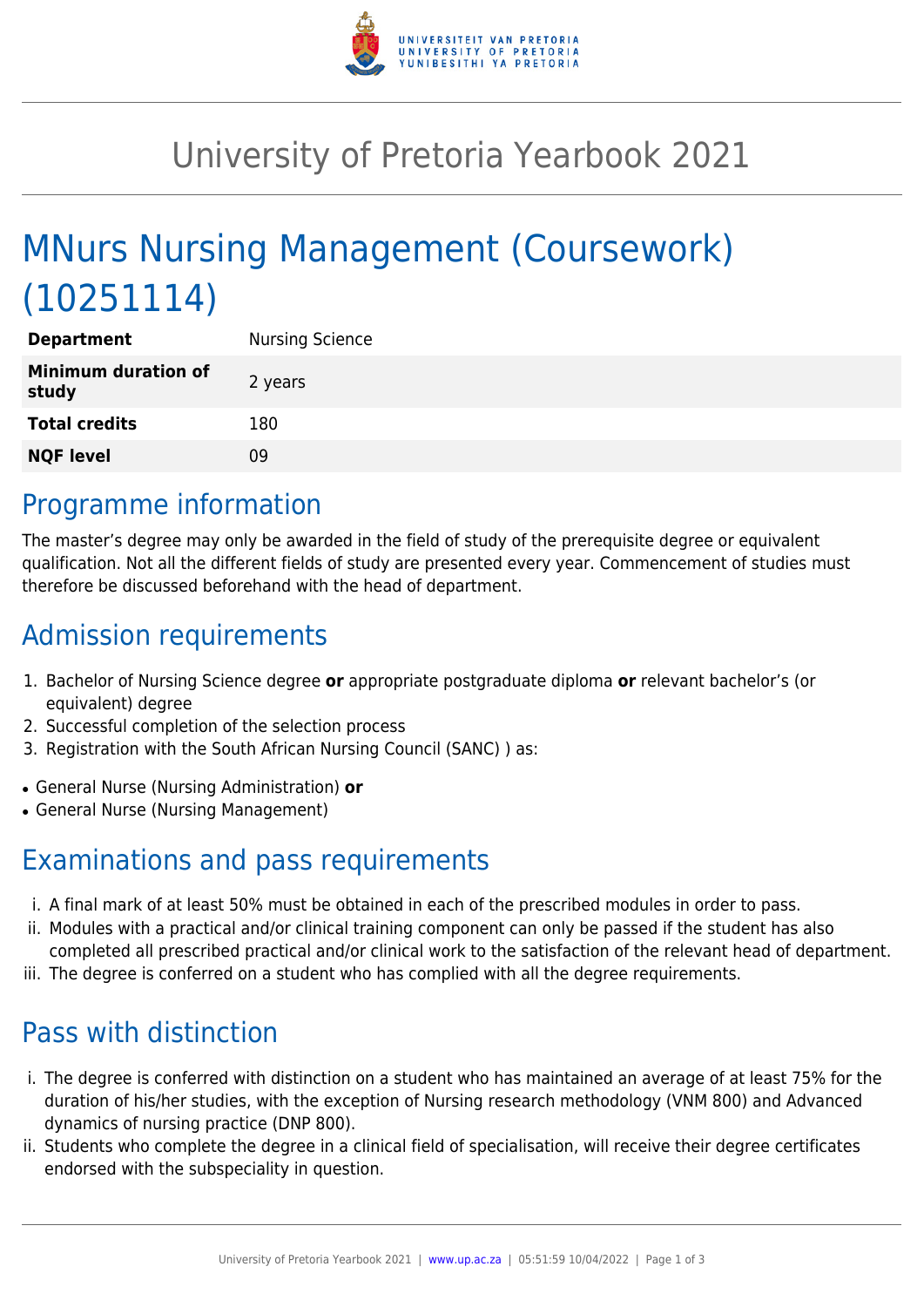

### Curriculum: Year 1

**Minimum credits: 180**

#### **Core modules**

[Advanced dynamics of nursing practice 800](https://www.up.ac.za/yearbooks/2021/modules/view/DNP 800) (DNP 800) - Credits: 40.00 [Nursing research methodology 801](https://www.up.ac.za/yearbooks/2021/modules/view/VNM 801) (VNM 801) - Credits: 0.00